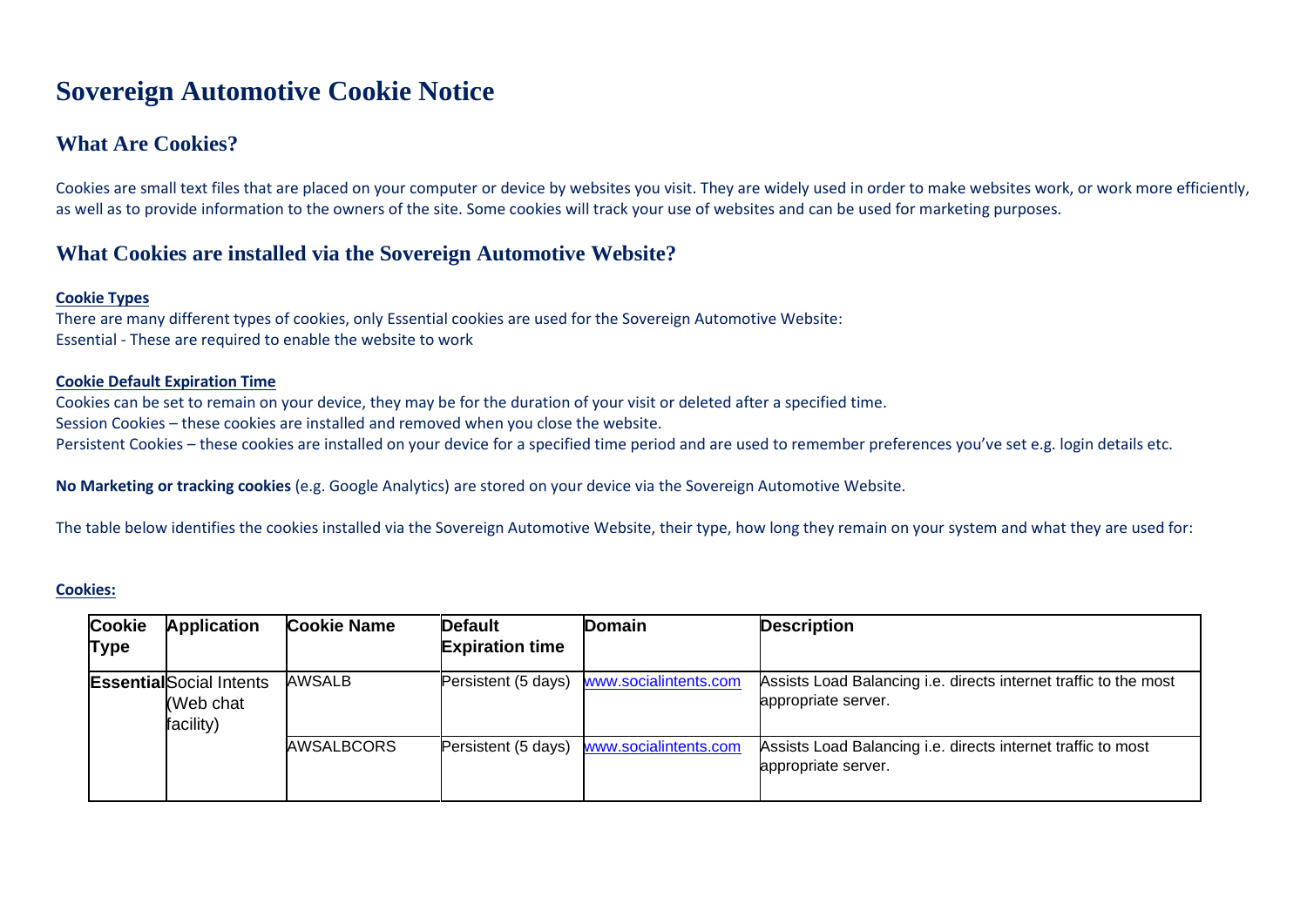|          | <b>JSESSIONID</b>                             | Session (removed<br>when session<br>complete) | www.socialintents.com | Used to identify your session on the web server. The cookie<br>lets the server know which page components the browser has<br>already been sent, so the server doesn't waste time re-sending<br>them helping individual web pages to load faster and improve<br>navigation.                        |
|----------|-----------------------------------------------|-----------------------------------------------|-----------------------|---------------------------------------------------------------------------------------------------------------------------------------------------------------------------------------------------------------------------------------------------------------------------------------------------|
|          | Socialintents_vs_chat Session (removed<br>#   | when session<br>complete)                     | www.socialintents.com | Identifies the visitor across device and visit to enable user to<br>efficiently use the chat box                                                                                                                                                                                                  |
| Azure    | <b>TiPMix</b>                                 | 1 hour                                        | e.co.uk               | www.sovereignautomotiv Used to determine web server i.e. directs internet traffic to the<br>most appropriate server                                                                                                                                                                               |
|          | x-ms-routing-name                             | 1 hour                                        | e.co.uk               | www.sovereignautomotiv Used to handle internet traffic                                                                                                                                                                                                                                            |
|          | <b>TiPMix</b>                                 | 1 hour                                        | www.kindertons.co.uk  | Used to determine web server i.e. directs internet traffic to the<br>most appropriate server                                                                                                                                                                                                      |
|          | x-ms-routing-name                             | 1 hour                                        | www.kindertons.co.uk  | Used to handle internet traffic                                                                                                                                                                                                                                                                   |
| Onetrust | OptanonConsent                                | Persistent (1Year)                            | e.co.uk               | www.sovereignautomotiv Used to check the status of cookie acceptance by the end user                                                                                                                                                                                                              |
|          | OptanonAltertBoxClo Persistent (1Year)<br>sed |                                               | e.co.uk               | www.sovereignautomotiv Used to identify if the cookie acceptance pop-up needs to be<br>displayed dependent on the end-users previous acceptance                                                                                                                                                   |
|          | ASP.NET_SessionId Session (removed            | when session<br>complete)                     | e.co.uk               | www.sovereignautomotiv Used to identify your session on the web server. The cookie<br>lets the server know which page components the browser has<br>already been sent, so the server doesn't waste time re-sending<br>them helping individual web pages to load faster and improve<br>navigation. |
|          | RequestVerificationTo Session (removed<br>ken | when session<br>complete)                     | e.co.uk               | www.sovereignautomotiv Anti-forgery cookie used by web applications designed to stop<br>unauthorised posting of content to the website (Cross-Site<br>Request Forger). No user information is held.                                                                                               |